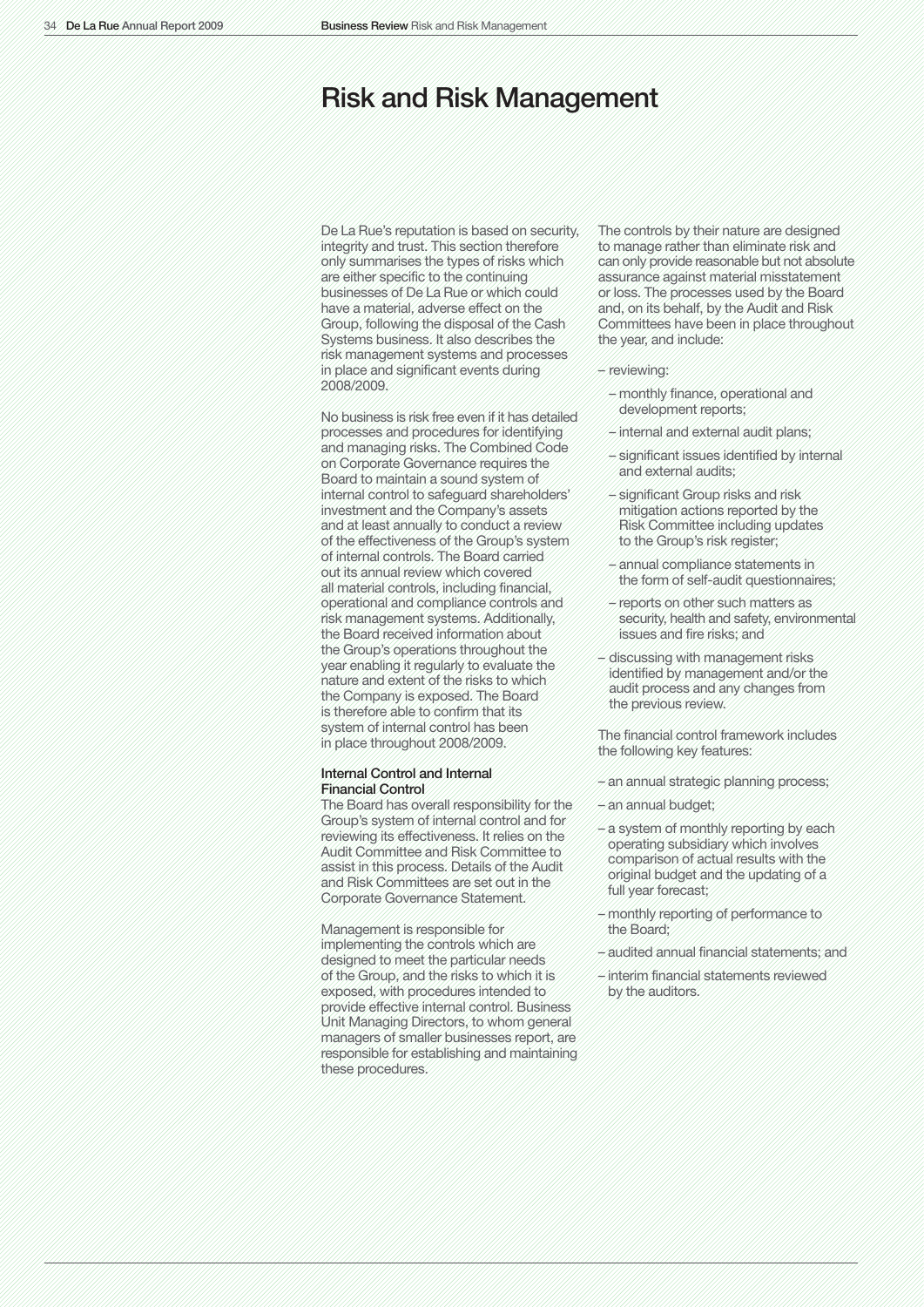The main control procedures which address the financial implications of the major business risks are centred on strict approval procedures. These are reviewed annually, approved by the Board and apply to all subsidiaries. They include:

- executive Directors' approval of all major non-routine revenue expenditure;
- Board approval of all major capital expenditure;
- Board approval of all acquisitions and disposals;
- a system of authorisation limits which cascades throughout the Group; and
- Board consideration of any matter having a material effect on the Group.

The operation of the Group Treasury department is discussed in the Financial Review on page 38.

Following the disposal of Cash Systems, the internal audit function was outsourced entirely to Ernst & Young who have, in conjunction with senior management and the Audit Committee, carried out a review of the focus of, and way in which internal audits will be carried out in the future with the objective of targeting resources better and improving the process.

## Specific Risks

#### Strategy, Technology, Competition and Market Concentration

The Group's strategy and progress in implementing it is outlined on pages 20 to 33. The Board is responsible for strategy, carrying out an annual review based upon extensive, detailed reviews of individual businesses' plans.

De La Rue operates in niche markets principally based on the production and management of cash. The main strategic threat is perceived to be a technological revolution which renders cash obsolete, such as e-cash.

The business primarily operates in developing countries with approximately 85 per cent of its customer base outside Europe and the USA. Such developing countries are likely to be significantly behind any trend to e-cash technologies. Even in the UK, banknote volumes have not been significantly eroded by existing cashless payment methods such as debit and credit cards.

In addition, such technologies require critical mass to gain credibility and this in turn requires an established common infrastructure to support it. Finally, cultural factors in many countries maintain strong demand for cash as a method of transaction.

#### Operational issues **Currency**

The Currency business operates within a defined market and the business is exposed to the short term ordering cycles of central banks. Significant year on year changes in volume or customer mix could affect profitability. The loss of key customers, either in banknotes or banknote paper, could have a major effect on the Group's results and prospects which the business mitigates by achieving as much diversity of customers as possible.

De La Rue seeks to mitigate the risk of counterfeiting by focusing on innovation in technologies, features and products to stay ahead of changing markets and the competition and in particular the counterfeiter. Failure to develop new technology to meet customers' needs, delays in bringing products to market or failure to protect material intellectual property rights may have an adverse impact upon the Group's prospects.

#### Cash Processing Solutions

The CPS business is exposed to long ordering processes of central banks and commercial banks, frequently for customers in the developing world. Significant year on year changes in volume or customer mix could affect profitability, which the business mitigates by achieving a diversity of its customer base.

One of the strengths of the CPS business is that a significant part of the business is annual service and maintenance of the installed base. These are very stable, long term contracts to maintain mission critical machine operation.

CPS' total solution package typically represents a major investment by its customers. Therefore, the profitability of the CPS business in any given period can fluctuate significantly, depending upon the customer demand and the specific solutions delivered in that period.

CPS continues to invest in and develop its product portfolio to ensure that the products continue to provide the flexible tailored solutions that De La Rue's customers demand.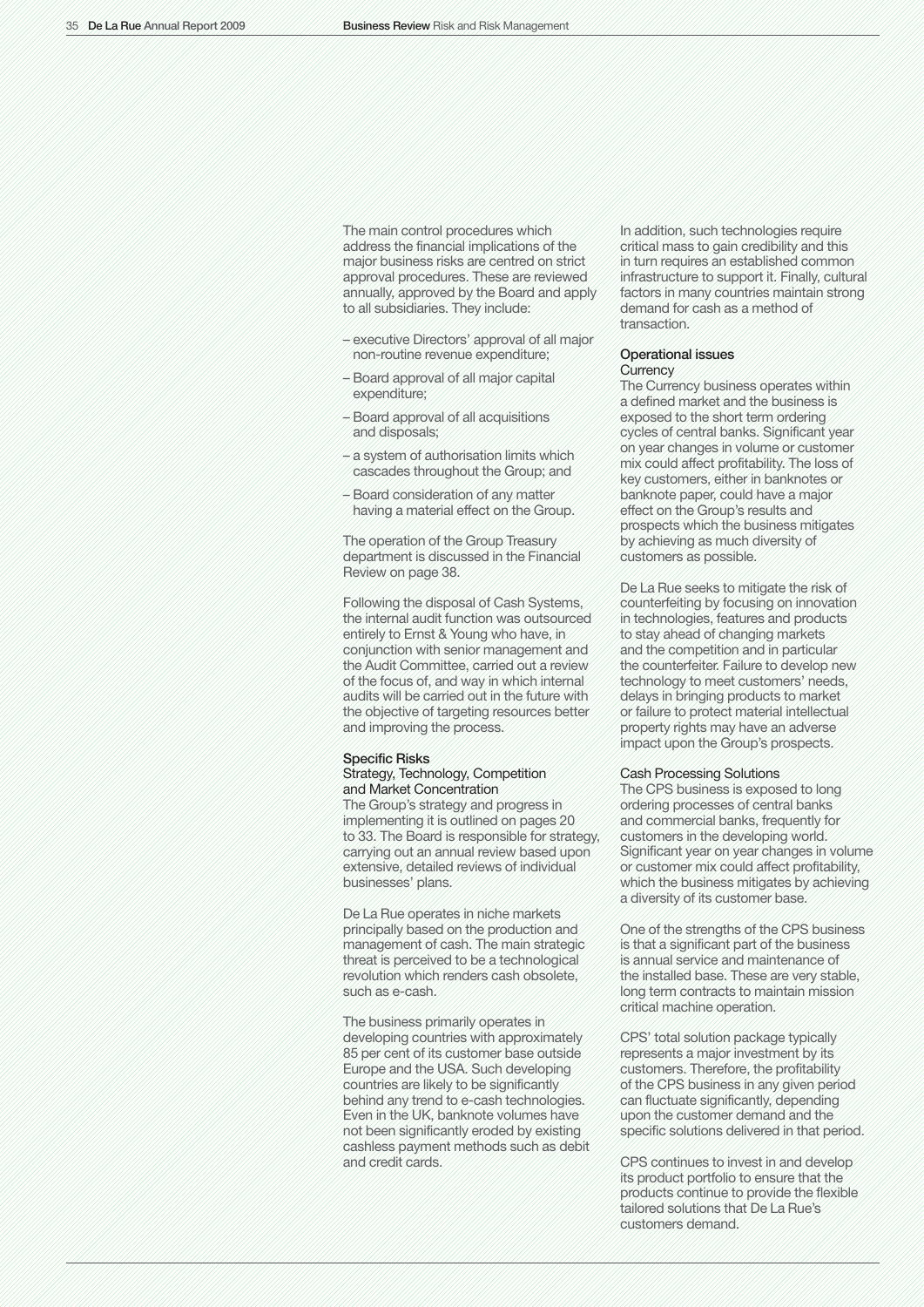## Risk and Risk Management **Continued**

## **Reputation**

Damage to reputation may arise from an incident or event which is in monetary terms not material. Matters which could affect De La Rue's reputation would include significant breaches of security or a contravention of law, such as competition law or anti-bribery law, environment or health and safety law or a failure to maintain appropriate standards of corporate responsibility. De La Rue operates throughout the world and in areas where the local standards may not equate to the standards applicable in the UK or those that De La Rue requires all its subsidiaries and employees to follow as regards business behaviour. Any material damage to De La Rue's reputation could have a major effect on the Group's prospects. Details of these standards are set out in the Corporate Responsibility Report on pages 41 to 45.

On 27 July 2007 the Company announced that the Serious Fraud Office ('SFO') was investigating the Company. We believe this is in response to allegations of corruption made by a former employee against whom the Company has obtained and enforced a judgement for the recovery of monies stolen from it. The Company believes the allegations made by this individual, who has since pleaded guilty to theft from the Company and was sentenced to three years' imprisonment in February 2008, are false. The Company understands that these investigations are continuing and remains ready to co-operate with the SFO. At present, the Company is not able to quantify the impact of any action the SFO may take as a result of this investigation and is not yet in a position to comment further.

Significant effort is made to ensure that employees understand legal obligations. There is an established anti-trust compliance programme and the Company's Business Code of Conduct (accessible on the Company's website) defines what standards of behaviour are expected. Agents and distributors are also required to adhere to the Company's standards. The Board has accepted recommendations following a further review of its policies and procedures against the recommendations made by Lord Woolf as described in the Corporate Responsibility section on page 41.

## **Security**

The nature of the Group's activities requires stringent security processes and procedures to minimise the consequences of possible breaches, some of which, such as changes in arrangements by carriers, may be outside the Group's control. Any material breach of security could have a major effect on the Group's prospects.

#### Overton Mill

The Group is highly dependent on its paper mill at Overton which is close to the River Test in Hampshire, UK. The business of Currency would suffer significant losses to its printing business if the mill were out of action for a sustained period of time, either by reason of fire or some other accident or because of environmental contamination of the River Test, which is a Site of Special Scientific Interest. The Group regularly reviews its physical protection systems and updates them as necessary to mitigate this risk. The consequences of fire or physical loss to any of its printing plants are less significant because the Group has the flexibility to switch production to different plants.

## General Risks

#### Economic conditions

Significant changes in economic conditions, for example: the prices of commodities such as cotton, energy or inks; changes in interest rates, rates of inflation, economic growth and other factors could substantially and adversely affect the business, financial and operating performance of the Group notwithstanding the Group's normal policy of buying commodities at prevailing market prices under medium term supply contracts. A number of businesses are relatively energy intensive, either because of production processes or due to the proportionately high costs of transportation.

In addition, no one element of the above commodities represents more than 30 per cent of the total final cost element of a finished banknote. Vertical integration gives greater internal control with more than 60 per cent of costs now in house. Further mitigation is achieved through the rolling process of contract negotiation which provides the opportunity to update processes to reflect the cost base.

Security Products is more exposed to the economic cycle than Currency due to the proportion of commercial organisations that it serves.